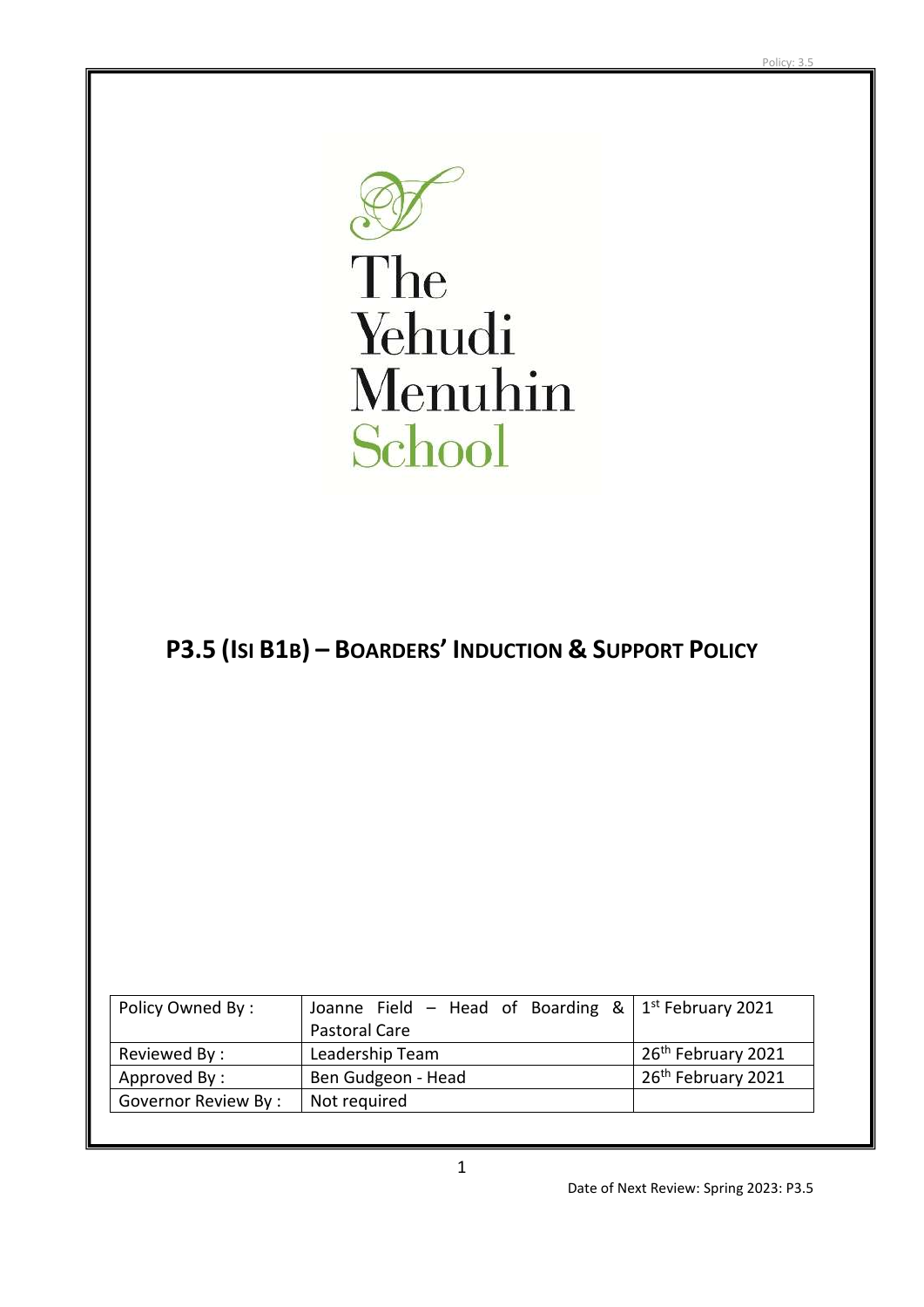## Contents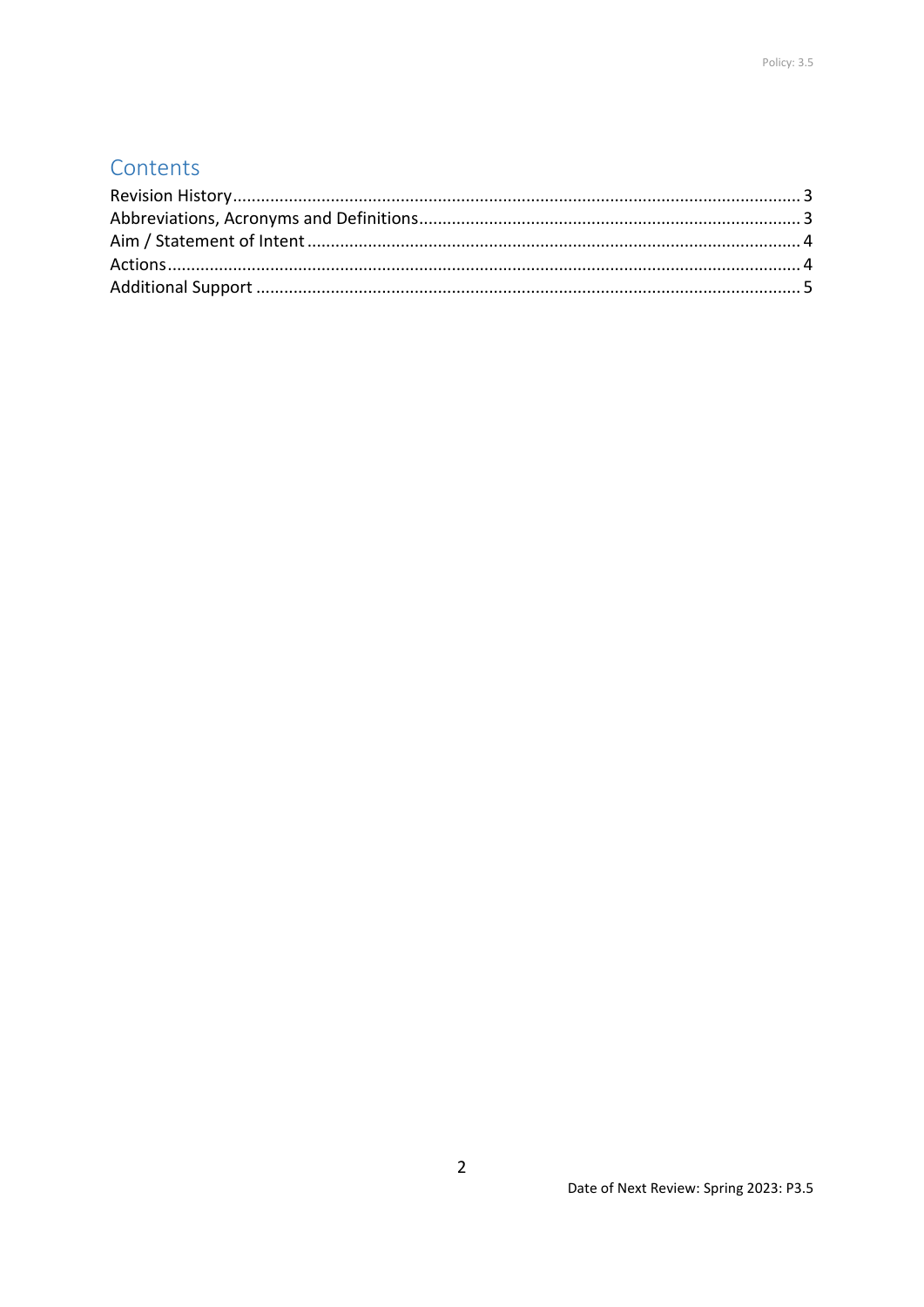### <span id="page-2-0"></span>**Revision History**

| <b>Revision</b> | Paragraph      | <b>Revision</b>                                                                                                                                                 |
|-----------------|----------------|-----------------------------------------------------------------------------------------------------------------------------------------------------------------|
|                 | <b>Number</b>  |                                                                                                                                                                 |
| November 2017   |                |                                                                                                                                                                 |
| Spring 2021     | Whole document | Replaces previous policy 4.2.                                                                                                                                   |
|                 |                | Re-formatted to include revision history,<br>paragraph numbers, Abbreviation, Acronym and<br>Definitions table. This policy has been<br>substantially expanded. |

### <span id="page-2-1"></span>**Abbreviations, Acronyms and Definitions**

| <b>Abbreviation / Acronym</b> | <b>Definition</b>                                                                                                                           |
|-------------------------------|---------------------------------------------------------------------------------------------------------------------------------------------|
| <b>NMS</b>                    | Department of Education; Boarding schools                                                                                                   |
|                               | National Minimum standards, April 2015.                                                                                                     |
| Pod                           | Group of bedrooms in the boarding house,<br>which usually share common facilities such<br>as bathrooms, and are adjacent to one<br>another. |
|                               |                                                                                                                                             |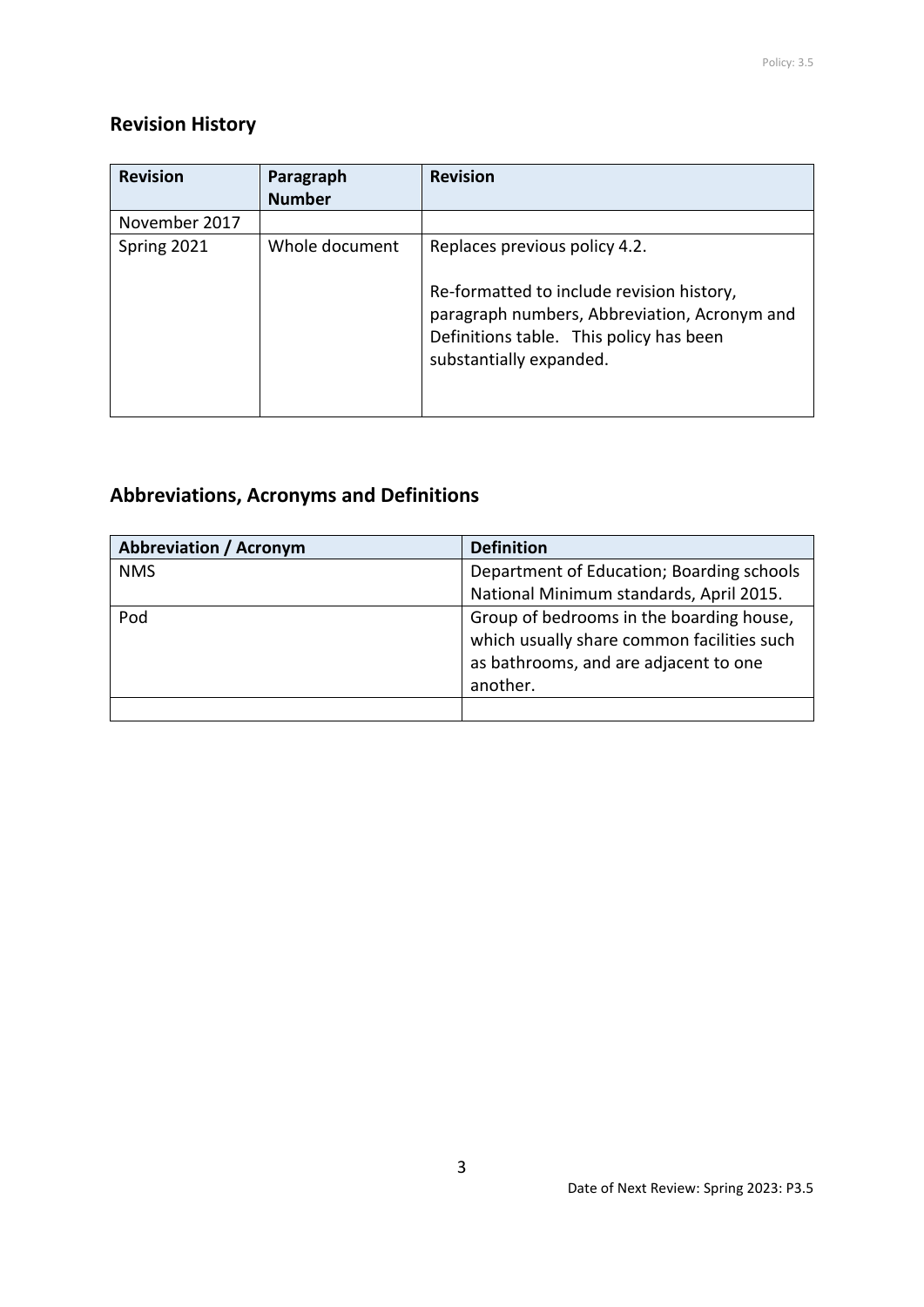### <span id="page-3-0"></span>**Aim / Statement of Intent**

- 1. The school aims to make the induction of new boarders a smooth and happy process. It recognises that often pupils are far away from their homes, many for the first time and that this coupled with arrival at school and finding their place in their peer group is a time which needs close monitoring and early support.
- 2. Before their arrival, all boarding staff will be given brief information about the pupils regarding anything pertinent, including any important pastoral issues that the family have agreed to share.
- 3. The school meets and exceeds the requirements of the NMS 2.1-2.3 within this policy.

#### <span id="page-3-1"></span>**Actions**

- 4. House-parents give a comprehensive briefing to all new students on the first day of their arrival about general expectations of conduct, general procedures, rooming arrangements, School and House rules and the general shape of the School week.
- 5. Induction packs include the pupil's timetable, school Almanac, boarding house information such as laundry rota and house map, school map, buddy information and a handy card on which essential contact details and phone numbers are printed, including contact details for the designated safeguarding lead, school counsellor and the independent listener. (The Independent listener is a volunteer and is completely separate from the leadership and governance of the School. Further information is available in our P2.5 Independent Listener Policy.)
- 6. Within the first 24 hours on site, all boarders are shown fire exits and the evacuation process; within the first 48 hours, all boarders take part in a fire drill or evacuation walkthrough. Other Health & Safety items such as areas which are 'out of bounds', lockable spaces, how to get help at night etc., are also explained to pupils.
- 7. At the beginning of each academic year, all new boarders meet the house-parents and other house staff on their first evening, for a tour of the house, introductions and a warm welcome to the boarding community. This is a group meeting, which then runs into the first weekly house meeting of the term, when all returning boarders will attend to enable the whole house to meet and greet the new pupils. Boarders who arrive at School at unusual points in the academic year are treated similarly, but the timings may differ.
- 8. It is recognised that new pupils may well be overwhelmed in their first few weeks, and so all new boarders are assigned at least one buddy in the same boarding house. Sometimes, buddies will also share a bedroom/pod with the new boarder. Buddies are trained by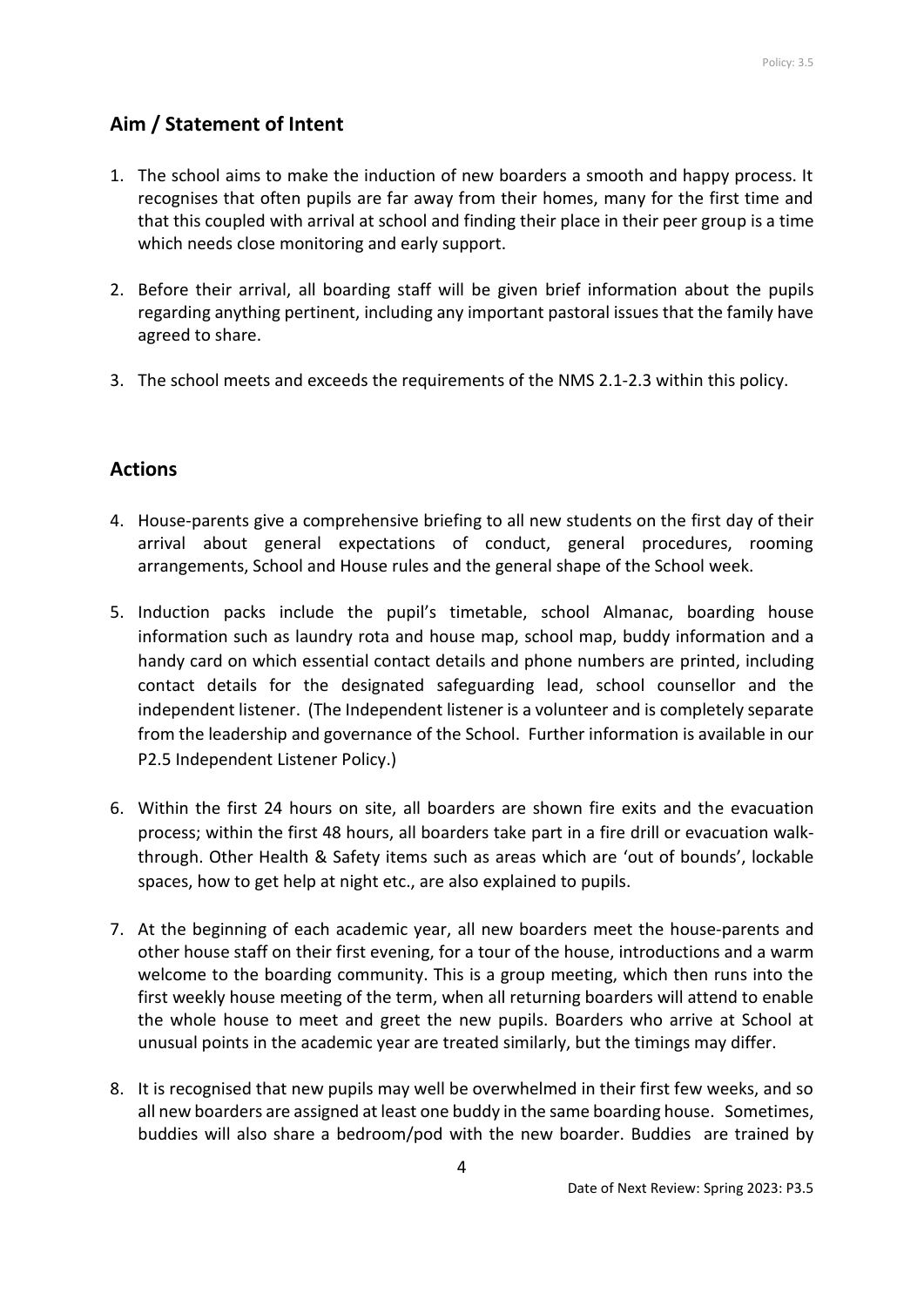house-parents and given advice and guidance on how to support boarders, including guidance on helping new boarders follow procedure, familiarise themselves with the layout of the school, manage their timetable and identify whom they approach for help. Where possible, buddies are encouraged to make contact with the new pupil before they arrive at school, to introduce themselves, either by sending a postcard or messaging them through formal channels such as Microsoft Teams. Buddies are in place for the first two weeks that a pupil is at YMS; they will continue to be available to the new boarder, but it is expected that the formal role of a buddy need not last more than the first two weeks of term.

- 9. Any request to change buddy can be made by either party and is carefully discussed between the new pupil and the houseparent. It is hoped that careful consideration would have been given in the first place to match pupils with a buddy, so changing will not often be required. However, we realise that friendships form quickly in a new school and that sometimes it may be sensible to give the new pupil a different buddy.
- 10. Younger pupils are usually allocated a mentor upon joining the School; ordinarily this would be a senior pupil who studies with the same Principal Teacher and who is able to offer support with instrumental practice and other practical matters when required. Mentors are selected by the Director of Music in consultation with Principal Teachers, and are given verbal guidance by the Director of Music when necessary.

#### <span id="page-4-0"></span>**Additional Support**

- 11. New boarders meet the school counsellor in small groups, in the first week of joining. She introduces herself to explain her role and tells the pupils how they can contact her. The pupils will also be made aware of how to access the Independent listener at this time. Further details can be found in our P2.5 Independent Listener Policy.
- 12. All new pupils are introduced to the Head, Director of Music and the Director of Pastoral Care within the first week of starting at YMS.
- 13. The house-parents will make routine contact with the parents of each new pupil in the first two weeks, to ensure they feel happy that their child has settled into YMS. This is especially important for those parents who have not made any other direct contact with the house staff by then, as it sets the foundations for all future communication between the families and the boarding staff.
- 14. Boarding staff will 'check in' with the new pupil each day to ask how the pairing is working and make sure the buddy is undertaking their role with enthusiasm and understanding. Other staff are encouraged to feed back to house staff during the first two weeks, giving